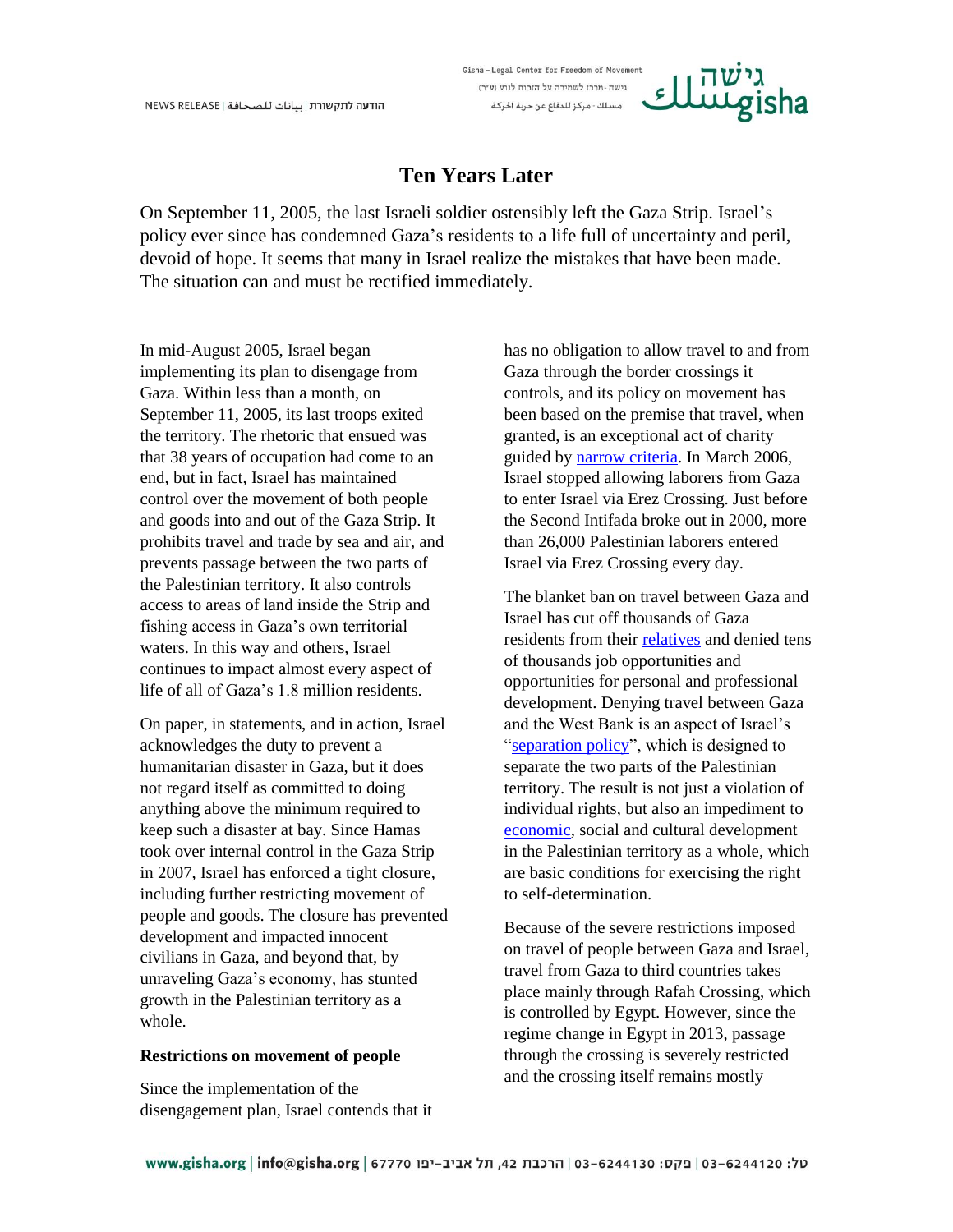closed, thus further exacerbating Gaza's isolation from the world.

### **Restrictions on movement of goods**

Currently, all commercial transit of goods takes place via Kerem Shalom Crossing, which is controlled by Israel. Egypt does not allow cross border commerce via the Egyptian-controlled Rafah crossing.The closure of the Sufa and Nahal Oz crossings (in 2007 and 2010 respectively) and the closure of Karni (in 2007 and its conveyer belt in 2011) thus left Kerem Shalom as Gaza's sole commercial crossing.

Israel's policy on entrance of goods to Gaza has undergone several changes over the last decade. In the years following Hamas' rise to power in Gaza, between 2007-2010, Israel restricted entrance of goods to Gaza to a [list](http://gisha.org/UserFiles/File/HiddenMessages/ItemsGazaStrip060510.pdf)  [of several dozen types of items.](http://gisha.org/UserFiles/File/HiddenMessages/ItemsGazaStrip060510.pdf) After the flotilla incident of May 2010 and the public criticism that followed, the policy changed, and since July 2010, civilian goods are permitted to enter Gaza, with the exception of items defined as "dual-use", on the claim that they can be used for military purposes as well. The list contains patently civilian goods, which are critical for Gaza's reconstruction, infrastructure, and industry, including basic construction materials (cement, gravel and steel). Recognizing the need to repair the massive damage caused during Operation Protective Edge, a mechanism was set up to allow controlled entry of construction materials, however, the pace at [which construction materials have](http://features.gisha.org/wheres-the-housing-boom/)  [entered](http://features.gisha.org/wheres-the-housing-boom/) Gaza under this mechanism meets just a fraction of the demand.

For seven years, Israel imposed a blanket ban on the sale of Gaza-made and -grown goods in Israel and the West Bank, which were traditionally Gaza's most important markets. During these years, the volume of goods shipped out of Gaza was miniscule, with just a few trucks every month going

Gisha-Legal Center for Freedom of Movement גישה - מרכז לשמירה על הזכות לנוע (ע״ר)

مسلك - مركز للدفاع عن حرية الحركة

abroad, and most of those as part of a subsidized project rather than reflecting actual economic activity. In [November](http://gisha.org/updates/3671)  [2014,](http://gisha.org/updates/3671) after Operation Protective Edge and the destruction it left in its wake, Israel began allowing [certain products](http://gisha.org/updates/3671) from Gaza to be sold in the West Bank and in [March](http://gisha.org/updates/4065)  [2015](http://gisha.org/updates/4065) began allowing limited sale of tomatoes and eggplants in Israel. The permission to sell these specific items in Israel came as a special measure for "*shmita*", a year during which, according to Jewish custom, farmland cultivated by Jewish farmers is left to lay fallow. Given ongoing restrictions and quotas on exit of goods, as well as the complex requirements and thus costs involved in transporting goods, sales remain limited and have provided only a small measure of [financial](http://gisha.org/publication/4194)  [benefit](http://gisha.org/publication/4194) to few people.

גישה<br>giسللئ

# **Restrictions on movement within Gaza and its territorial waters**

Israel also restricts freedom of movement within Gaza. Military forces and installations deployed on the Israeli side of the border fence make use of live fire, often with deadly results, to enforce a prohibition on entry into an area designated by Israel as a buffer zone. This is a strip of land stretching 300 meters into Gaza's territory, all along its border with Israel. Farmers are ostensibly permitted to work lands up to a distance of 100 meters from the fence, but it's unclear how the army determines who is and is not a farmer. The fact that the military presumes to distinguish between farmers and non-farmers without using any sort of coordination mechanism [puts lives at risk](http://gisha.org/publication/2635) and effectively prevents farming, harming landowners' livelihoods and reducing Gaza's overall agricultural output.

Israel allows fishing in Gaza's territorial waters up to a distance of six nautical miles off the coast, and has occasionally restricted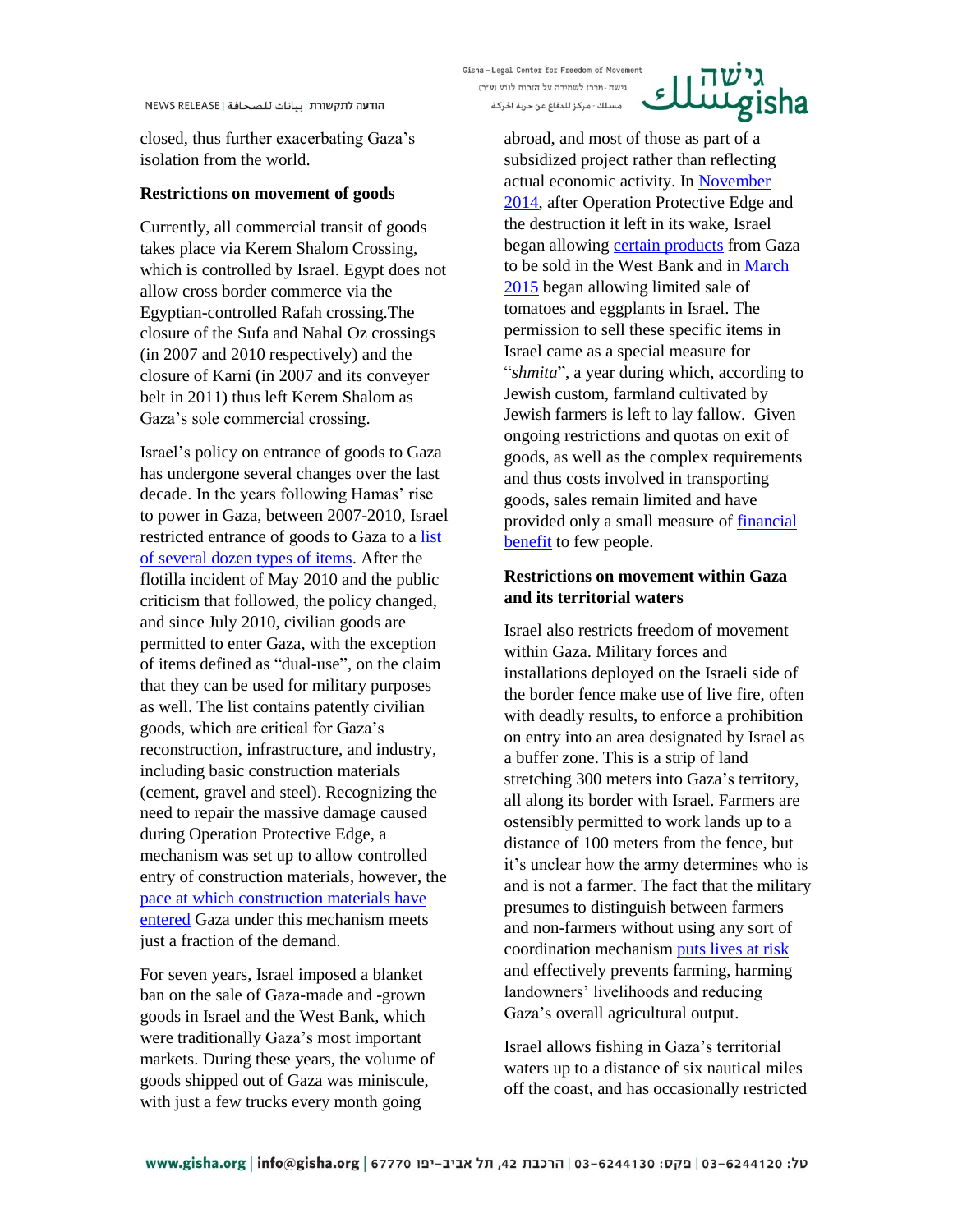the distance to three nautical miles only. These restrictions [are also often enforced](http://gisha.org/en-blog/2015/03/12/dangerous-seas/) with live fire. In addition to putting lives in danger, the restrictions have significantly impacted livelihoods and reduced fishing output in Gaza.

## **A decade of mistakes**

In the decade that has passed since the implementation of the disengagement plan, violence has spiraled in three major escalations. The years of closure have weakened moderates in Gaza and have clearly not improved the security of Israeli residents in surrounding communities. More than 70% of Gaza's population receives humanitarian aid and about 57% suffer from food insecurity. Gaza's unemployment rate is over 40% - and is nearly 60% among young people. Gaza's economic stagnation is such that its current GDP is lower than it was twenty years ago. All this, in addition to severe shortages in electricity and clean drinking water and grave need for improved civilian infrastructure, hundreds of schools and tens of thousands of homes.

Israel does not bear sole [responsibility](http://www.gisha.org/UserFiles/File/scaleofcontrol/scaleofcontrol_s_en.pdf) for this dire situation, but decisions it made in the years before and after the disengagement have played a key role in producing and maintaining it. Prior to the disengagement, Israel failed to invest in developing infrastructure in Gaza, destroyed its seaport and airport, and has prevented independent

Gisha-Legal Center for Freedom of Movement גישה - מרכז לשמירה על הזכות לנוע (ע"ר)

مسلك - مركز للدفاع عن حرية الحركة



commercial access. As a consequence, Gaza developed a dependence on access to employment and markets in Israel and a reliance on Israel for maintaining civilian infrastructure, including for its purchase of fuel, electricity and water. Gaza and the West Bank, which continue to share a single [economy,](http://gisha.org/publication/3986) a single education system, a single healthcare system and countless [familial,](http://features.gisha.org/distant_relatives/) cultural and social ties, are also reliant on Israel to allow passage between the two areas.

With the implementation of the disengagement plan, Israeli authorities propagated the position that Gaza is an independent entity, separate from both Israel and the West Bank and that Israel no longer bears any responsibilities toward its residents. This position is categorically false.

Gaza's dependence on Israel and Israel's control over Gaza result in a duty on Israel's part [to do whatever it can,](http://gisha.org/publication/4379) subject to legitimate security considerations, to allow Gaza's residents to lead normal lives. A decade after the disengagement, the time has come to reverse the tragic mistakes that have been made, including first and foremost, ongoing, unacceptable and unnecessary restrictions on movement. Instead, Israel should [adopt a strategy](http://gisha.org/UserFiles/File/publications/newpage/new-page-en.pdf) based on generating hope for the people of the region – Palestinians and Israelis alike.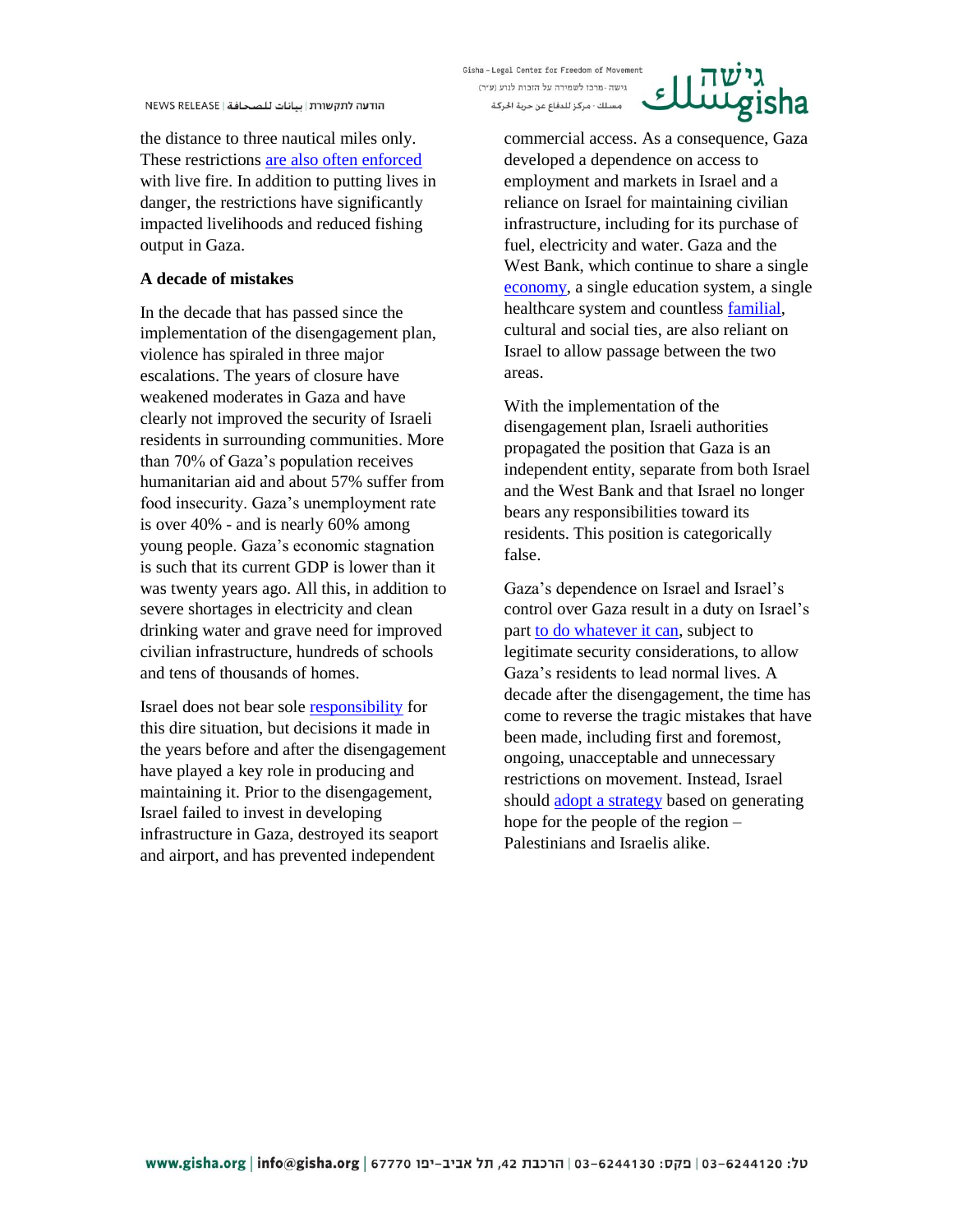#### Gisha-Legal Center for Freedom of Movement גישה - מרכז לשמירה על הזכות לנוע (ע״ר) Ç مسلك - مركز للدفاع عن حرية الحركة

# **Gaza Fact Check: 10 myths for 10 years of disengagement**

Ten years ago, Israel removed its settlements and military installations from inside the Gaza Strip; a move that remains controversial in Israel to this day and continues to shape the lives of millions of people. The "Disengagement Plan", as it was called, was the most dramatic step in Israel's policy toward the Gaza Strip in the last few decades, and as such, gave rise to more than a few myths and misconceptions. These are the 10 most prominent myths, together with an account of reality.

**1. Israel disengaged from Gaza (and all it got in return were rockets).**

**In a nutshell:** Israel controls Gaza's territorial waters, air space and most of its border crossings. This isn't disengagement, just remote control.

When the last Israeli soldier serving in the Gaza Strip exited the territory, on September 11, 2005, a key feature of Israel's presence in the lives of Gaza residents came to an end. Yet, Israel maintained control of all crossings along its border with Gaza, as well as Gaza's [territorial waters](http://gisha.org/en-blog/2011/11/14/territorial-waters/) and [air space.](http://gisha.org/en-blog/2011/11/14/airspace/) Israel continues to control the majority of supply of water, electricity and fuel to Gaza. It controls cellular [and electronic](http://gisha.org/en-blog/2011/11/14/control-of-civilian-infrastructure/) communication lines and a portion of Gaza's territory, inside the Strip, in an area the military designates a ["no-go](http://gisha.org/en-blog/2011/11/14/physical-control-of-the-gaza-strip/) zone". Israeli politicians discuss among themselves whether to *allow* Gaza residents to build and operate a seaport. Israel [allows the entry of](http://features.gisha.org/wheres-the-housing-boom/)  [construction materials designated for Gaza's](http://features.gisha.org/wheres-the-housing-boom/)  [reconstruction,](http://features.gisha.org/wheres-the-housing-boom/) but under condition that it approve every single purchase. It has used Gaza's fishing zone as a bargaining chip in every ceasefire negotiation at the cessation of hostilities, and refuses to even engage in a conversation about the rebuilding of Gaza's airport, which lays in ruins after being bombed in 2001 (and 2009).

As for rockets, regrettably, communities in southern Israel have been suffering from rocket fire since 2001, when Israel had a permanent ground presence in Gaza. Israel is facing real security threats. But the way it

has chosen to address them is wreaking havoc on the lives of the 1.8 million people living in Gaza - a majority of whom are children - and it is failing to provide security to the residents of southern Israel. In fact, security experts have [acknowledged](http://www.ynetnews.com/articles/0,7340,L-4579502,00.html) that not only has the closure failed to advance Israel's security, but rather, it is one of the main drivers of instability in the region.

# **2. Gaza is under siege: No one enters, no one leaves.**

**In a nutshell:** Both Israel and Egypt allow Palestinians to travel to and from Gaza, in theory, but the question is how difficult it is, who is eligible, and more importantly, who isn't.

Both Israel and Egypt allow Palestinians to enter and exit Gaza through their respective territories, in theory. The number of exits by Palestinians through the Israeli-controlled Erez Crossing has bee[n gradually increasing](http://gisha.org/graph/2392) since September 2014, with a current average of 18,000 exits per month, more than triple the monthly average before Operation Protective Edge. But, these numbers are still negligible compared to need, and represent about 4% of the travel volume through Erez in the summer of the year 2000. Egypt occasionally opens [Rafah](http://gisha.org/graph/2399)  [Crossing](http://gisha.org/graph/2399) for a [few days](http://gisha.org/updates/4521) at a time for travel in both directions of pre-approved categories: Medical patients with referrals to Egyptian hospitals, students, and people with foreign passports or residency.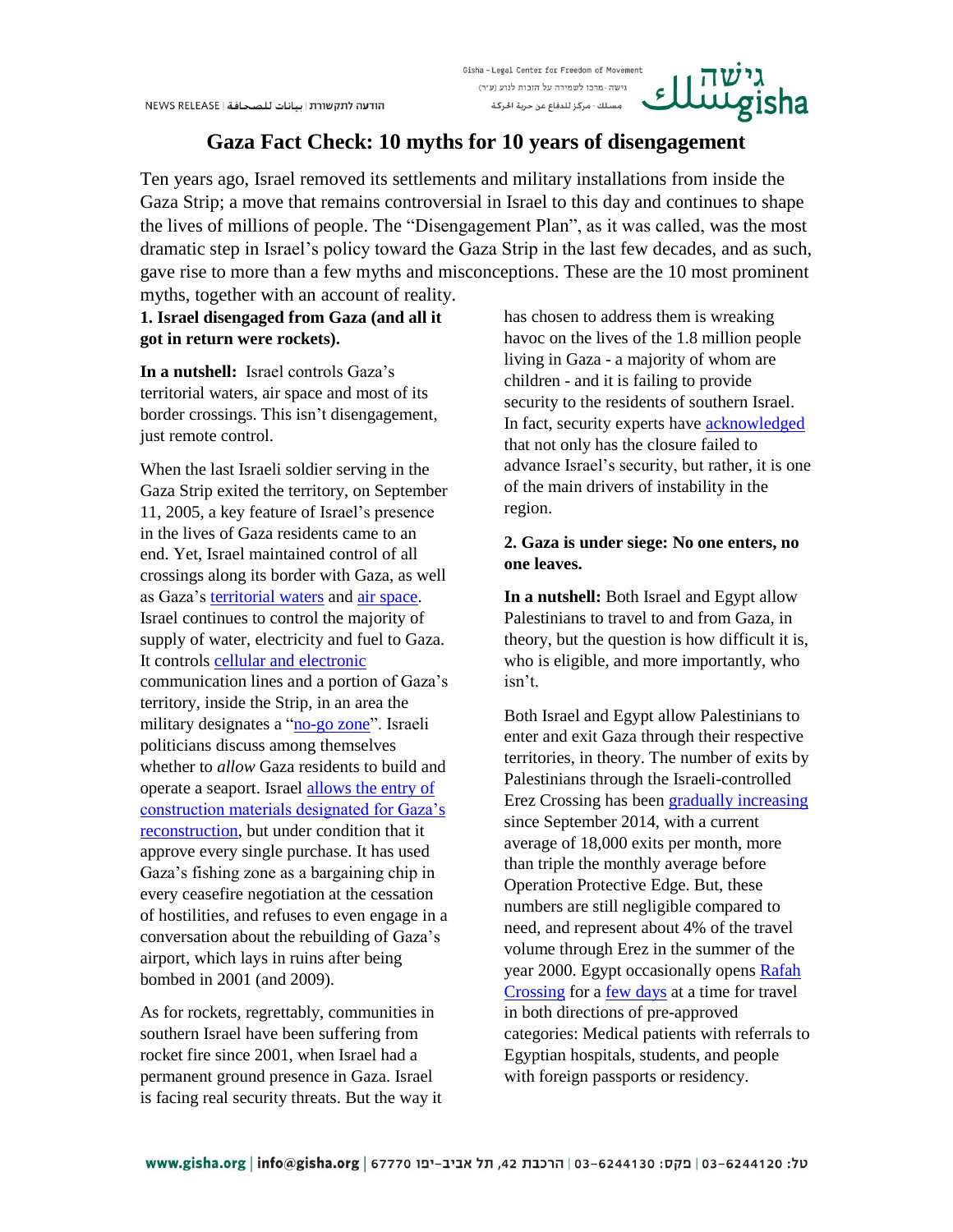In theory, it is possible to enter and exit Gaza. The question is how difficult it is, who is eligible, and more importantly, who isn't. Egypt may have opened Rafah Crossing for a few days [just recently,](http://gisha.org/updates/4521) but the crossing has remained closed most of this year, and only a fraction of those wishing to travel manage to cross when it opens. In addition, while the number of exits through Erez Crossing has risen in recent months, the criteria for travel remain exceedingly narrow and most Palestinians do not meet them. Some merchants are able to receive exit permits under certain conditions, but ordinary Palestinians have to develop a serious illness, or wait for a first-degree relative in the West Bank or Israel to become seriously ill, marry or die, for their permit application to even be considered. Sometimes even Palestinians who do meet these criteria do not receive a permit or have to cut through gruelling red tape and meet the requirements of procedures and regulations, many [of which have never been](http://972mag.com/palestinians-ruled-by-secret-regulations-even-the-army-cant-explain/99704/)  [published.](http://972mag.com/palestinians-ruled-by-secret-regulations-even-the-army-cant-explain/99704/)

### **3. Israel is rebuilding Gaza.**

**In a nutshell:** Israel allows Gaza residents to *purchase* construction materials, under restrictive conditions.

In June 2015, at the Herzliya Conference, Israeli Prime Minister Binyamin Netanyahu [said](http://news.walla.co.il/item/2862204) (Hebrew): "If anyone is rebuilding Gaza it is Israel". The facts, unfortunately, suggest otherwise. Israel is not rebuilding Gaza. It is allowing construction materials, bought and paid for by others, to enter under narrow conditions. The materials enter Gaza only with Israeli authorization and under United Nations supervision, which renders reconstruction efforts difficult and costly. In fact, it took almost a year from the time the mechanism for coordinating the entry of construction materials into Gaza was established before authorization was given

Gisha-Legal Center for Freedom of Movement גישה - מרכז לשמירה על הזכות לנוע (ע״ר)

مسلك - مركز للدفاع عن حرية الحركة



to build new homes in Gaza, partly because [Israel could not reach an agreement with the](http://features.gisha.org/wheres-the-housing-boom/)  [Palestinian Authority about the formula for](http://features.gisha.org/wheres-the-housing-boom/)  [bringing in construction materials for new](http://features.gisha.org/wheres-the-housing-boom/)  [homes.](http://features.gisha.org/wheres-the-housing-boom/) The quantity of construction materials that has come into Gaza since the mechanism was put in place has met just 10% of need in the Strip. A [recent ban](http://gisha.org/updates/4173) on the entry of wood planks is making matters worse for the construction sector and threatens to destroy the furniture industry. Besides that, rehabilitating the Strip isn't just about rebuilding, it's about allowing life to go on and flourish.

# **4. What about Egypt's responsibilities toward Gaza? People can just travel via Rafah.**

**In a nutshell:** Israel's closure of Erez turned Rafah Crossing into Gaza's main gateway to the outside world, but, although Egypt hardly allows the movement of people and goods through the crossing, it still bears less responsibility to allow passage than Israel.

Israel's closure of the Gaza Strip, the ban Israel imposes on sea and air travel and the severe restrictions on movement through the crossings it controls, have blocked off Gaza and turned Egypt into Gaza's main gateway to the rest of the world. This situation does impose [some degree of responsibility](http://www.gisha.org/UserFiles/File/publications/Rafah_Report_Eng.pdf) on Egypt and Egypt is far from fulfilling it. [Rafah Crossing](http://gisha.org/graph/2399) is seldom opened and thousands of people are on waiting lists to travel at the next available chance. Still, the control Israel has actively exercised over civilian life in Gaza (as described in Myth #1) throughout the years, and the dependence this has created, enhance Israel's obligations to allow Gaza residents to lead normal lives.

### **5. Gaza chose Hamas.**

**In a nutshell:** It wasn't just Gaza that elected Hamas in 2006 and most Gaza Strip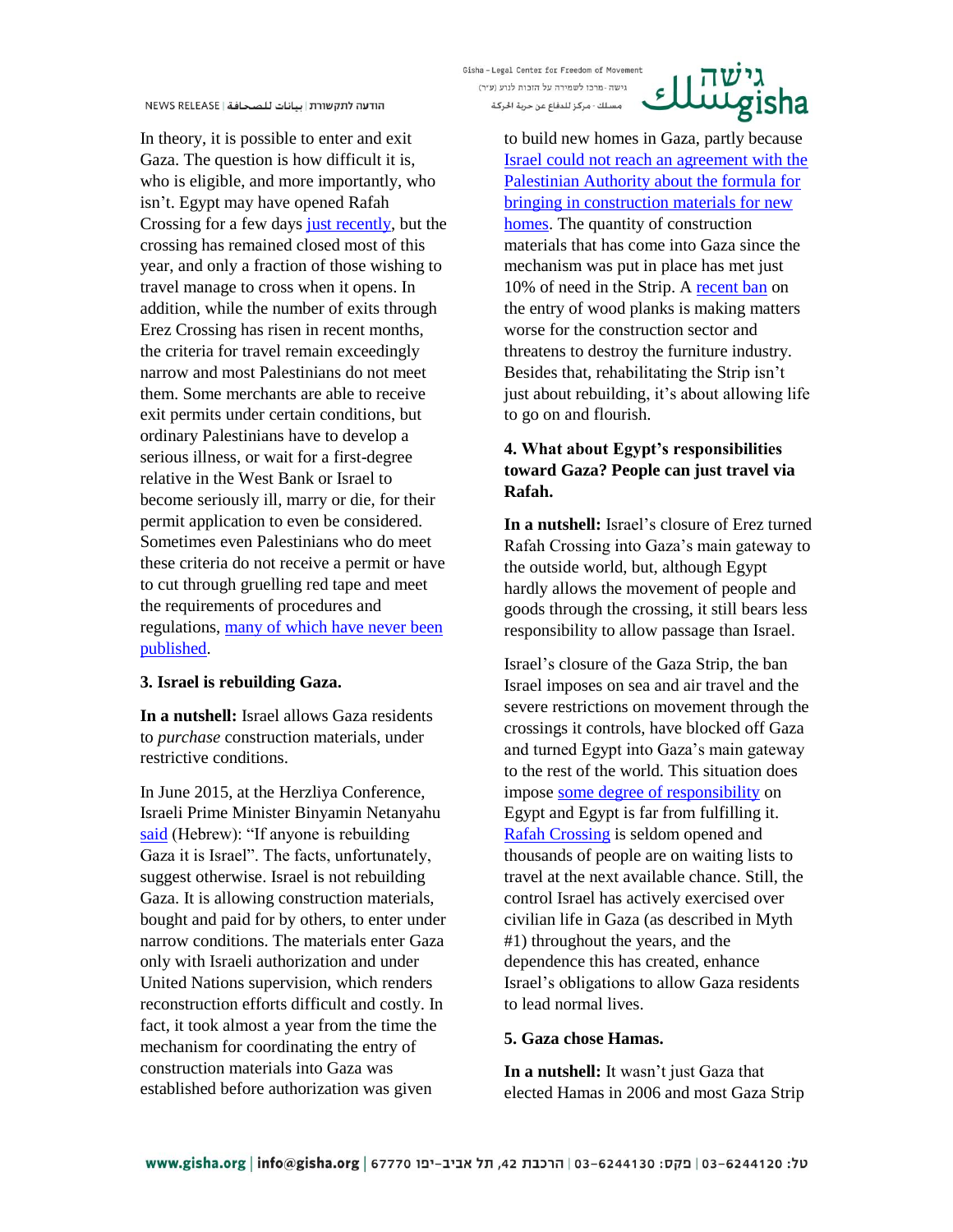residents were too young to have taken part in the elections anyway.

Hamas won the majority of parliamentary seats in the Palestinian legislature in the 2006 election, but it did so throughout the Palestinian territory, in the West Bank and east Jerusalem too. A year later, Hamas took over Gaza by force, and continues to rule the Strip de facto to this day.

About two-thirds of Gaza's population is under the age of 24, meaning that they would have been too young to vote in the 2006 election anyway, or that they had not even been born yet. Elections have not been held since. Given that the majority of Gaza's residents are children (that's over 900,000 children), this also raises questions about their, and other innocent civilian's culpability for the actions of militants.

# **6. The Gaza Strip and the West Bank are two completely separate entities and have no connection to one another.**

**In a nutshell:** Despite the political divide, Gaza and the West Bank share national, social, cultural, familial and economic ties.

The claim that there is no connection between Gaza and the West Bank is based on the political and geographic divide between the two areas, but it ignores a [rather](http://gisha.org/en-blog/2014/07/21/gazas-future-15-facts-that-cant-be-ignored/)  [long list of facts.](http://gisha.org/en-blog/2014/07/21/gazas-future-15-facts-that-cant-be-ignored/) A few examples: About a quarter of Gaza residents have [relatives](http://gisha.org/publication/4501) in the West Bank. The Gaza Strip and the West Bank have been recognized as a single territorial unit both by Israel (in the Oslo Accords) and the international community. Despite the political divide, the Palestinian Authority and its representatives are an inseparable part of life in Gaza in many ways. They pay Gaza's electricity bill and liaise between its residents and Israel, just name a few.

Gisha-Legal Center for Freedom of Movement גישה - מרכז לשמירה על הזכות לנוע (ע"ר) مسلك - مركز للدفاع عن حرية الحركة



## **7. Israel gives Gaza electricity, water and food.**

### **In a nutshell:** Israel does not give. It *sells*.

Israel *sells* Gaza electricity, water and food. It does not give these out for free. By the way, as far as electricity goes, despite the rumours, Gaza owes nothing to the Israel electrical company, unlike the situation with electricity sold to the West Bank. All Gaza electricity debts are paid with Palestinian taxpayer money. Additionally, not all the water Israel purports to sell the Gaza Strip [actually gets there,](http://gisha.org/en-blog/2014/08/24/what-the-mfa-got-wrong-on-gaza/) and in any event, the amount of water and electricity Israel does sell Gaza are far from meeting residents' needs.

## **8. Gaza could have been Singapore but chose to be Hamastan instead.**

**In a nutshell:** Want a thriving economy in Gaza? Remove the restrictions on freedom of movement.

Severe restrictions on movement were imposed on Gaza residents even before Hamas took control in June 2007. Recall that one of the initial goals of the closure was, officially, [economic warfare](http://spg.org.il/docs_html/eng/Eng_traders/legal/doc%20full_eng%20trader_legal_01.pdf) and that Israel continues to impose a slew of movement restrictions on Gaza that seriously impede the development of a functioning, let alone thriving, economy. While some of restrictions have been reversed (like the infamous ban on civilian goods such as [coriander and chocolate\)](http://gisha.org/UserFiles/File/HiddenMessages/ItemsGazaStrip060510.pdf), and others have been partially removed (the [ban](http://gisha.org/updates/3671) on the sale of Gaza-made and -produced goods in the West Bank has been replaced with a list of [restrictions](http://gisha.org/UserFiles/File/publications/made_in_gaza/made_in_gaza_en.pdf) that render trade too costly), other restrictions hav[e been](http://gisha.org/updates/4173)  [added.](http://gisha.org/updates/4173) A [position paper](http://gisha.org/UserFiles/File/publications/a_costly_divide/a_costly_divide_en-web.pdf) we published this year assessed the economic potential of the Palestinian territory, with the main conclusion being that the West Bank and the Gaza Strip need each other if there is to be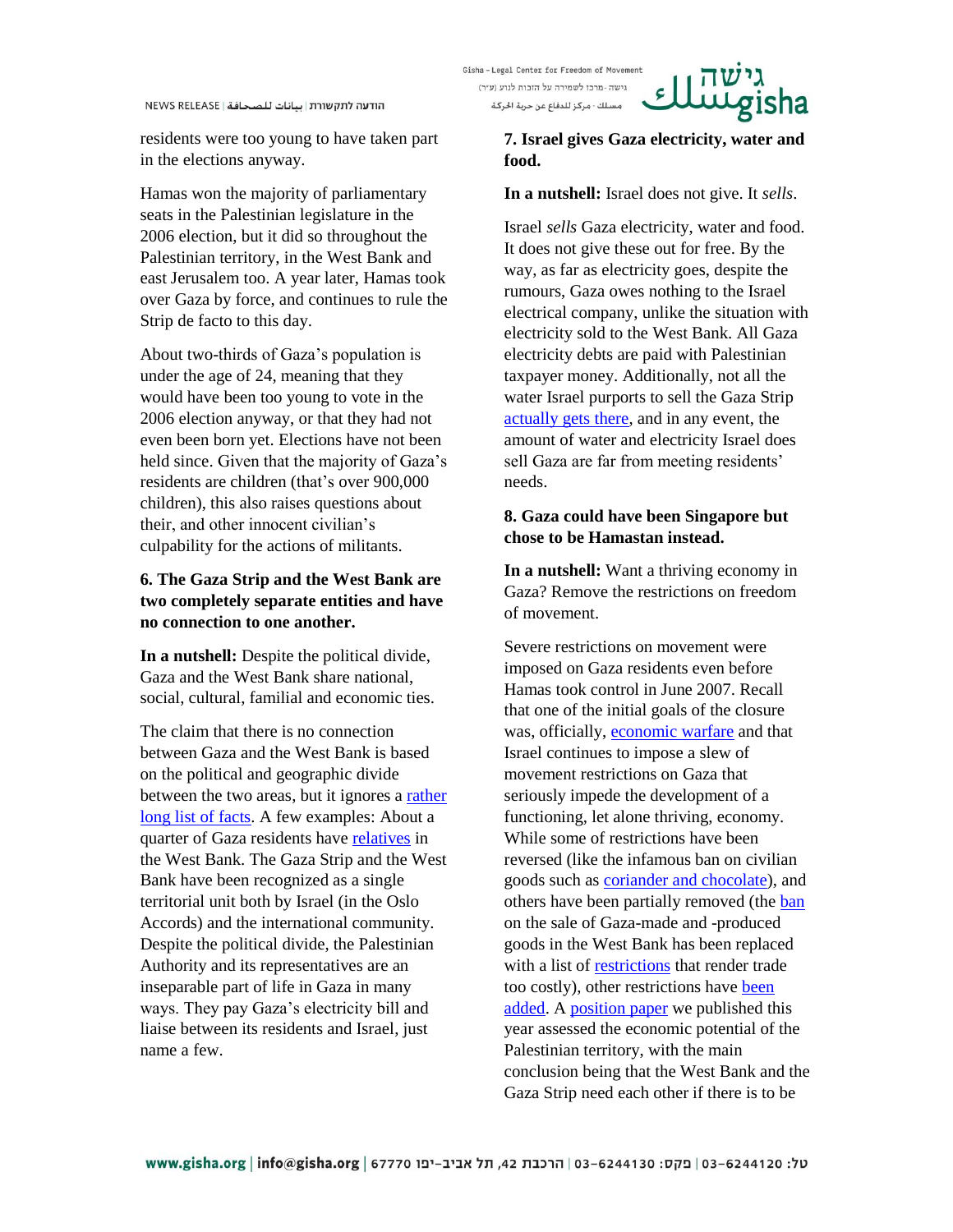any realistic hope of a flourishing Palestinian economy. Without access to its natural markets in Israel and the West Bank, without ports, and with harsh restrictions on travel of people, the concept of a new Singapore in Gaza will remain a distant dream.

# **9. There is only poverty and suffering in Gaza.**

**In a nutshell:** There are millionaires in Gaza, and a middle class too. Still, life in Gaza isn't simple and it doesn't have to be this way.

Gaza is poor. With a [41.5% unemployment](http://gisha.org/updates/4526)  [rate,](http://gisha.org/updates/4526) 57% of residents being food insecure and more than 70% relying on humanitarian aid, it's hard to deny this fact. Yet, every once in a while, someone rediscovers the fact that Gaza has malls and markets, hotels and swimming pools, and these images go viral online. Bursting the bubble for those who only see Gaza as a caricature of a humanitarian crisis is obviously quite easy, but Gaza is much more than that. Yes, there are a few millionaires in Gaza, and a small middle class. There are students, intellectuals, artists, doctors and other professionals. Some shop in the markets. Some can even afford to stay at a hotel. The fact that these people exist does not erase the hardship and the distress and cannot make unemployment, which is as high as 60% among young people, go away. What this gap does do is offer a glimpse into what Gaza could be, if only given the chance.

Gisha-Legal Center for Freedom of Movement גישה - מרכז לשמירה על הזכות לנוע (ע"ר)

مسلك - مركز للدفاع عن حرية الحركة

# **10. All restrictions Israel imposed on Gaza are a matter of security.**

 $\epsilon$ 

**In a nutshell:** Travel restrictions apply to people against whom there are no security allegations, and the security logic behind the current restrictions on the movement of goods is difficult to grasp.

A Palestinian who wants to travel from Gaza has to meet Israel's criteria. This [narrow list](http://www.gisha.org/UserFiles/File/LegalDocuments/procedures/general/50en.pdf)  [of criteria](http://www.gisha.org/UserFiles/File/LegalDocuments/procedures/general/50en.pdf) has nothing to do with security. People against whom there are security allegations cannot cross either way. Moreover, the same person may be able to exit Gaza for one reason (for example, to attend a seminar in the West Bank), but won't get a permit in different circumstances (if, for instance, she wants to study medicine in the West Bank).

It is also very difficult to explain some of Israel's prohibitions on the entry of goods into Gaza. Israel now allows construction materials to enter Gaza [under tight control.](http://features.gisha.org/wheres-the-housing-boom/) This creates a shortage of construction materials in Gaza, which in turn, gives rise to a lucrative black market. While cement, gravel and steel can enter under certain conditions, Israel is currently not allowing wood planks to enter, claiming they may be used to build tunnels.

If there were a security explanation for all these restrictions, Israel's Ministry of Defense has yet to provide it. And even if there were such an explanation, measures that cause serious harm to a large population cannot be justified by whatever marginal contribution they make to security. Ten years after disengagement, Israel still limits family ties, trade, academic studies, fishing and agriculture in the Gaza Strip. It's time for a change.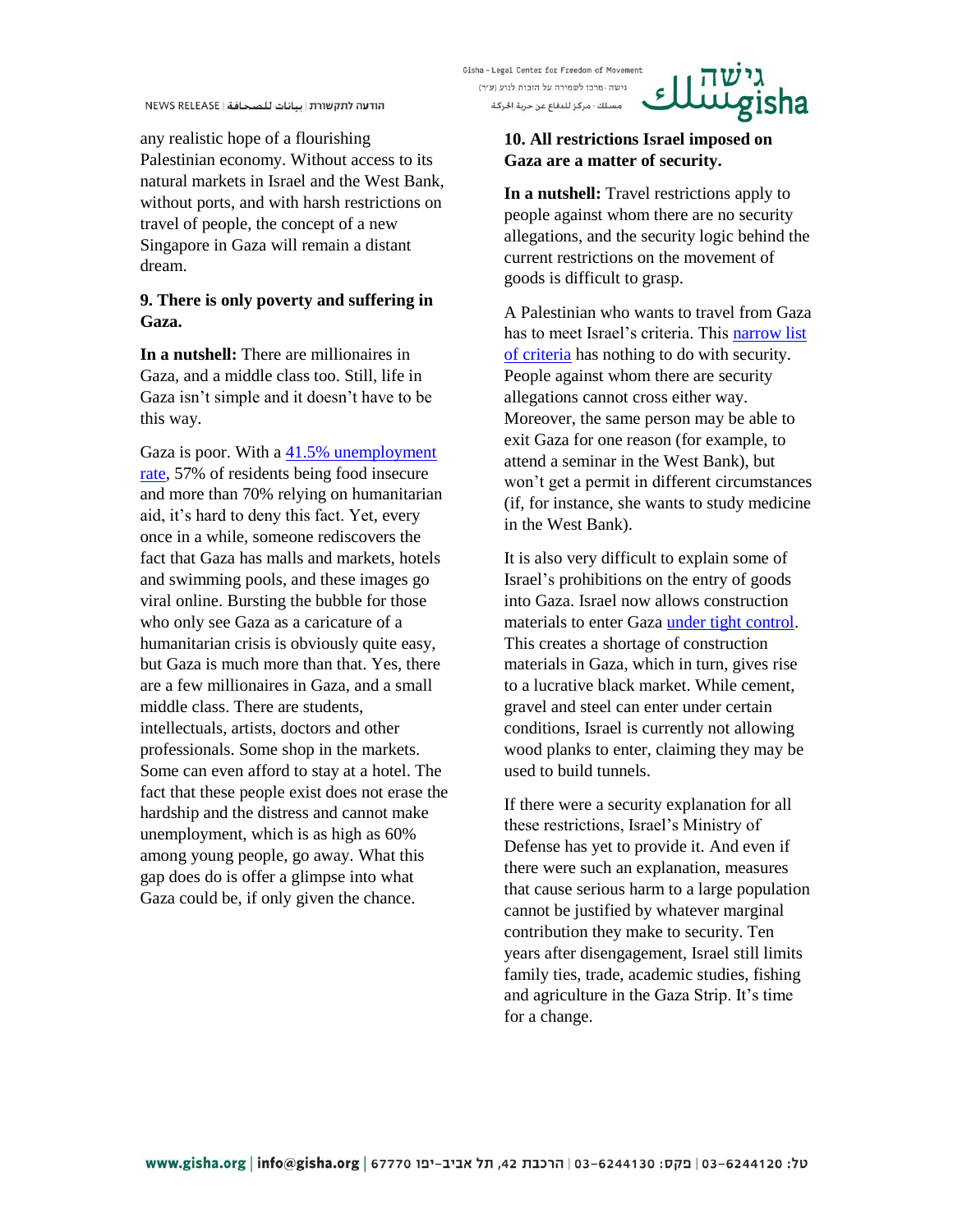### Gisha-Legal Center for Freedom of Movement גישה - מרכז לשמירה על הזכות לנוע (ע״ר) مسلك - مركز للدفاع عن حرية الحركة

# **A decade since disengagement, a decade of bad policy choices**

Though Israel removed its permanent military presence inside the Gaza Strip in September of 2005, it continues to impact almost every aspect of civilian life there, mostly through its control over movement of people and goods to and from the territory. Some of the restrictions imposed on movement and access date back to the early nineties. Some restrictions began in 2000 after the start of the Second Intifada and have remained in place ever since, such as the ban on travel to the West Bank for the purpose of academic study and the refusal to update address changes for Gaza residents who relocated to the West Bank. These are some of the milestones of Israel's policy on access and movement toward Gaza over the last decade.

### **2005**: Israel implements the

"Disengagement Plan", removing settlements and military installations from inside the Gaza Strip. A strip of land running along the Gaza-Israel border and comprising about 17% of Gaza's territory is declared a "buffer zone" and deemed offlimits to Palestinians. With American mediation, the Agreement on Movement and Access (AMA) is signed. The AMA is designed to ensure the operation of the Rafah Crossing, the Gaza-Egypt border crossing, as well as truck and bus convoys between Gaza and the West Bank. Rafah Crossing is opened, but Israel never allows the convoys to operate.

**2006:** Hamas wins a majority of seats in elections for the Palestinian legislature held in the West Bank, East Jerusalem and the Gaza Strip. In March, Israel bans laborers from Gaza from entering its territory, and later initiates a policy that allows travel only in "exceptional humanitarian cases". In June, after Israeli soldier Gilad Shalit is captured by militants in Gaza, Israel launches Operation Summer Rains and bombs Gaza's sole power plant. Rafah Crossing is shut down, opening only rarely for humanitarian needs. Israel limits fishing off the Gaza coastline to a distance of no more than six nautical miles from shore.

**2007:** The Palestinian unity government collapses and Hamas takes control of Gaza by force in June. Israel launches a policy of what it calls "economic warfare", also

known as the Gaza closure. Israel closes Karni Crossing, Gaza's main commercial crossing, leaving only a conveyer belt used for transporting grain and animal feed, which continues to operate until March 2011. Israel forbids shipment of goods outside Gaza and restricts goods entering it, including civilian goods that are considered "luxuries items", such as coriander, chocolate and toys. In September, it declares Gaza "a hostile entity". Israel uses mathematical formulas to calculate the minimum amount of food Gaza residents need to consume in order to avoid a humanitarian crisis, and enforces restrictions on the amount of fuel and electricity entering the Strip as well. The fishing zone is reduced to three nautical miles off the shoreline.

 $\epsilon$  ]

**2008:** Second year of Gaza closure. As part of the terms reached in a temporary ceasefire agreement with Hamas, Israel allows a 25% increase in the volume of humanitarian goods entering Gaza. Other restrictions remain in place. Over the course of the year, Israel openly refers to the closure as a means of putting pressure on Hamas, and the entry of goods into Gaza, including fuel, is often stopped in response to rocket fire. The cease-fire collapses at the end of the year and Operation Cast Lead is launched. **2009:** Third year of Gaza closure. Operation Cast Lead, during which Gaza's power station and high tension electricity lines were bombed and the amount of fuel